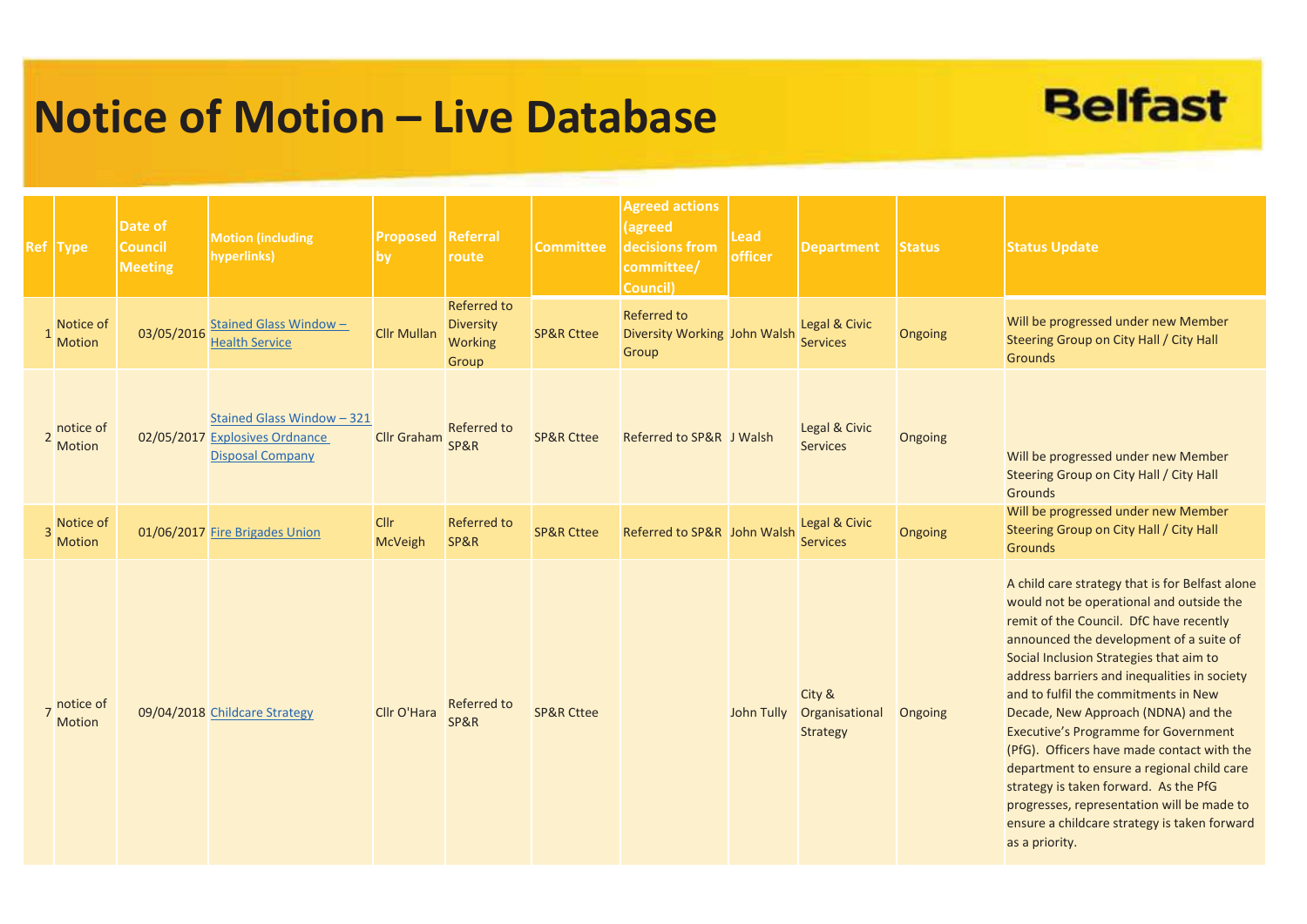| 10 | notice of<br><b>Motion</b> |            | 01/11/2018 No Grey Zone Campaign                            | <b>Cllr Nicholl</b> | To be<br>referred to<br>SP&R | <b>SP&amp;R Cttee</b> | <b>R</b> Black                 | City &<br>Neighbourhood<br><b>Services</b> | <b>Close</b> | PCSP procured a 'Talking about Consent'<br>project and advised that this project would<br>include the PSNI's 'No Grey Zone' messaging.<br>Work is ongoing by PCSP regarding talking<br>about consent and the aspect regarding<br>Recommendation premises could be taken forward once our<br>premises are being used fully post COVID-19.<br>Lead Officer has advised once final meeting<br>has been convened we will report back via<br>PCSPs and the Notice of Motion can be<br>closed and work taken forward via PCSP<br>partners. |
|----|----------------------------|------------|-------------------------------------------------------------|---------------------|------------------------------|-----------------------|--------------------------------|--------------------------------------------|--------------|--------------------------------------------------------------------------------------------------------------------------------------------------------------------------------------------------------------------------------------------------------------------------------------------------------------------------------------------------------------------------------------------------------------------------------------------------------------------------------------------------------------------------------------|
| 13 | Notice of<br><b>Motion</b> |            | 03/12/2018 Social Investment Fund                           | Cllr<br>Attwood     | <b>Referred to</b><br>SP&R   | <b>SP&amp;R Cttee</b> | <b>Sinead</b><br><b>Grimes</b> | Physical<br>Programmes                     | Ongoing      | To be taken forward through the<br>Neighbourhood Regeneration Fund.<br><b>Establishment of Neighbourhood</b><br>Regeneration Fund, applying learning from<br>SIF Audit and ensuring compliance with OBA<br>principles. SP&R Cttee report to be taken<br>forward in Autumn. New physical<br>programmes developed by the Council will<br>demonstrate how the council is embedding<br>the 7 recommendations from SIF.                                                                                                                   |
| 16 | Notice of<br><b>Motion</b> | 04/03/2019 | <b>SEND Act and Out of School</b><br><b>Hours Provision</b> | <b>Cllr Black</b>   | Debated and<br>passed        | <b>SP&amp;R Cttee</b> | J Walsh                        | Legal & Civic<br><b>Services</b>           | Ongoing      | Meeting was delayed due to the 2019 local<br>government elections then the covid-19<br>pandemic. Currently being arranged via<br>video call.                                                                                                                                                                                                                                                                                                                                                                                         |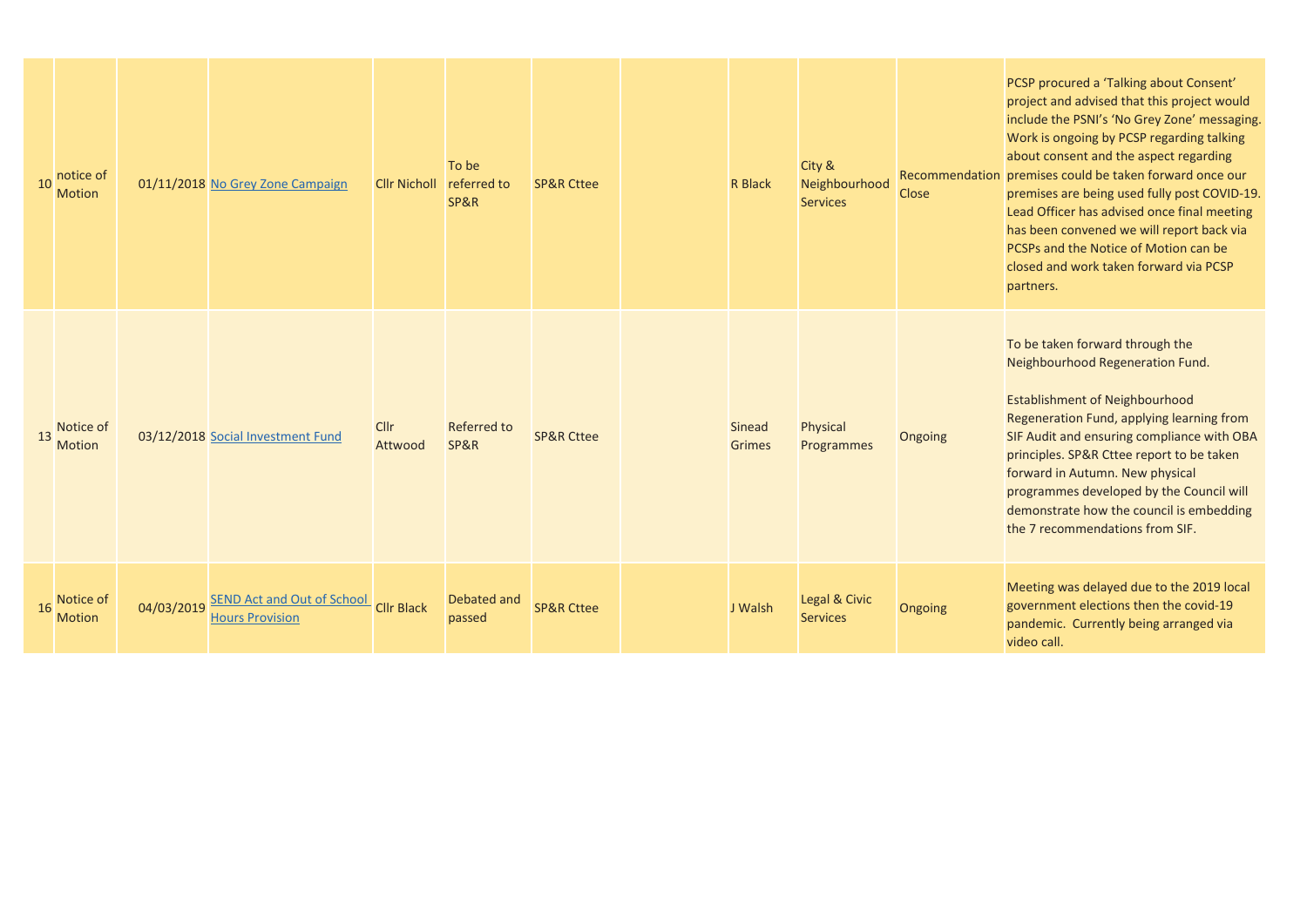| Notice of<br>17<br>Motion | 04/03/2019 Dog Friendly Properties | Cllr<br>McDonoug<br>h-Brown | <b>Referred To</b><br>SP&R | <b>SP&amp;R Cttee</b> |  | Legal & Civic<br>Services | Ongoing | To r<br><b>WOL</b><br>sign<br>insu<br>imp<br>The<br>allo<br>facil<br>hav<br>can<br>dog<br>facil<br>facil<br>The<br>imp<br>atta<br>pub<br>such<br>prer<br>Due<br>and<br>facil<br>pres<br>facil<br>to b<br>is a<br>Give<br>safe<br>and<br>reco<br>such<br>nor |
|---------------------------|------------------------------------|-----------------------------|----------------------------|-----------------------|--|---------------------------|---------|-------------------------------------------------------------------------------------------------------------------------------------------------------------------------------------------------------------------------------------------------------------|
|                           |                                    |                             |                            |                       |  | J Walsh                   |         |                                                                                                                                                                                                                                                             |

make all council properties 'dog friendly' uld be a significant policy change with ificant health and safety, hygiene, urance and liability, and facility upgrade lications.

Council's current policy is that we only w guide/assisted dogs in to buildings that ilitate the public and to attend events. We e no written policy after that and as such only say that we currently do not allow s that are not guide dogs into our lities (both staff facilities and public lities).

re are significant Health and Safety lications to assess the risk that a dog may attack a member of staff or a member of the lic. The Council would be liable for any h attack if it took place on Council mises.

to the close proximity of staff working sharing offices there are no appropriate lities to house dogs or any animal. At sent, the 4 civic buildings do not have the lities for members of the public and staff oring animals into these facilities unless it guide dog.

en the current challenges to providing access to council premises to both staff the public in light of Covid 19, it is mmended that this issue be parked until h time as council premises return to mal operation post pandemic.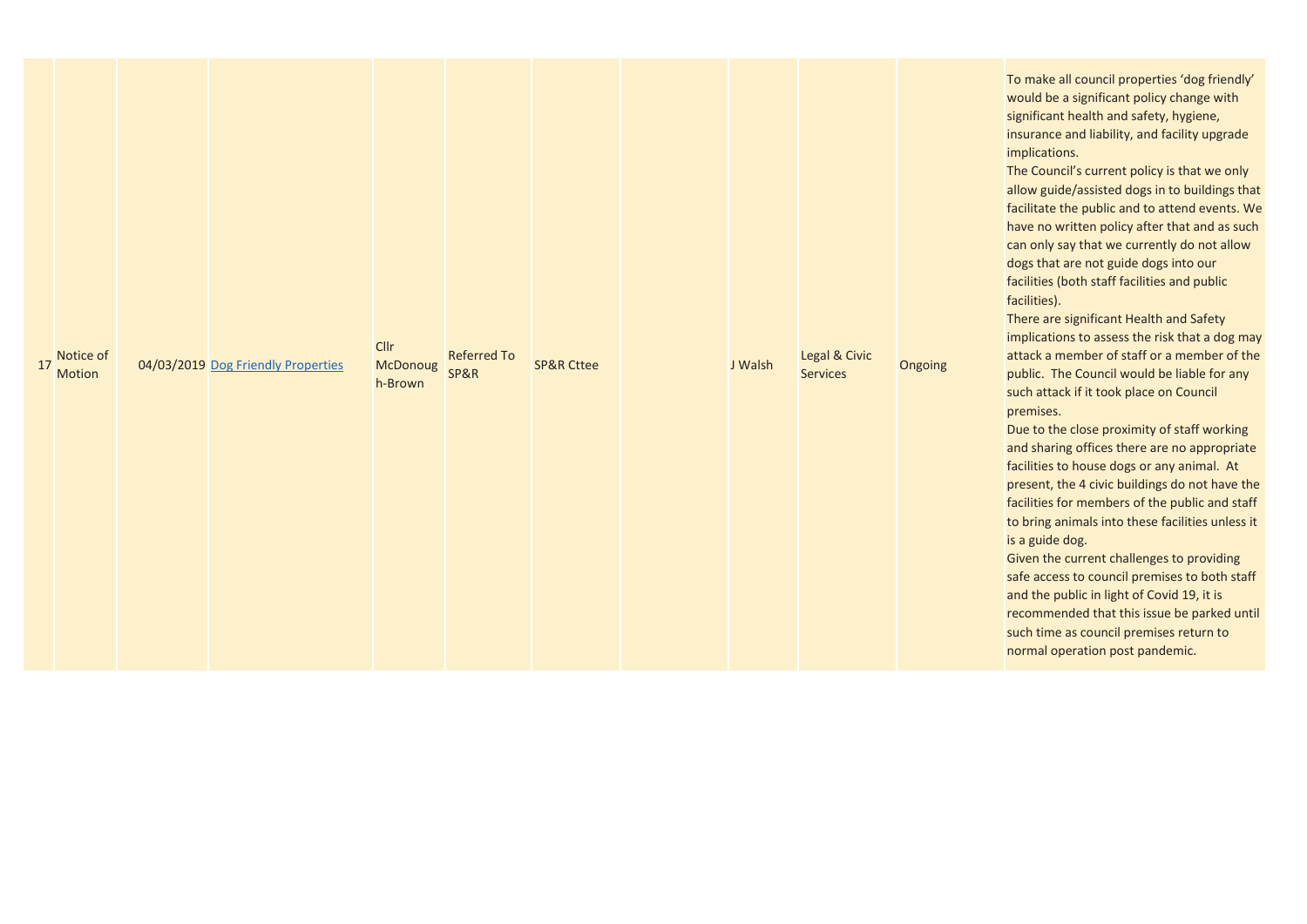| 18 | Notice of<br><b>Motion</b>              | 04/03/2019 | <b>Feasibility Support fund for</b><br>each AWG                       | <b>Cllr Walsh</b>      | <b>Referred To</b><br>SP&R | <b>SP&amp;R Cttee</b> |                                   | <b>Sinead</b><br><b>Grimes</b> | Physical<br>Programmes           | Ongoing | Prior to Covid 19, the Department had been<br>working up a framework around a new<br>Neighbourhood Regeneration Fund, and<br>consideration of how we could incorporate<br>feasibility as part of the project proposals<br>development process. But given the<br>unprecedented impact of Covid, this Fund<br>has not progressed until we have a better<br>handle on corporate finances, and<br>subsequent priorities for the city.<br>A framework is being developed around NRF<br>and feasibility support will be incorporated<br>into the project proposal development<br>process. |
|----|-----------------------------------------|------------|-----------------------------------------------------------------------|------------------------|----------------------------|-----------------------|-----------------------------------|--------------------------------|----------------------------------|---------|-------------------------------------------------------------------------------------------------------------------------------------------------------------------------------------------------------------------------------------------------------------------------------------------------------------------------------------------------------------------------------------------------------------------------------------------------------------------------------------------------------------------------------------------------------------------------------------|
| 23 | Notice of<br><b>Motion</b>              | 01/07/2019 | <b>Removal of Banners and</b><br><b>Paramilitary Flags in Belfast</b> | <b>Cllr Beattie</b>    | Debated and<br>passed      | <b>SP&amp;R Cttee</b> |                                   | J Walsh                        | Legal & Civic<br><b>Services</b> | Ongoing | Consultation delayed due to Covid-19.                                                                                                                                                                                                                                                                                                                                                                                                                                                                                                                                               |
| 24 | Notice of<br><b>Motion</b>              | 01/07/2019 | <b>Webcasting of Committee</b><br><b>Meetings</b>                     | <b>Cllr Nicholl</b>    | <b>Referred to</b><br>SP&R | <b>SP&amp;R Cttee</b> |                                   | J Walsh                        | Legal & Civic<br><b>Services</b> | Ongoing | Report prepared for PLCF then delayed due<br>to Covid-19 pandemic. To be rescheduled<br>when appropriate.                                                                                                                                                                                                                                                                                                                                                                                                                                                                           |
|    | <b>Issue</b><br>25 Raised in<br>Advance |            | 23/08/2019 Abortion Imagery                                           | <b>Cllr</b><br>Groogan |                            | SP&R                  | <b>Motion referred</b><br>to SP&R | J Walsh                        | Legal & Civic<br><b>Services</b> | Ongoing | Work is ongoing on the development of new<br>city amenities byelaws which would try to<br>address a number of issues in relation to<br>good governance in the city centre including<br>the display of promotional literature or<br>material without a permit from the Council.<br>The Council will need to seek approval for<br>the draft byelaw from the Department for<br>Communities.                                                                                                                                                                                            |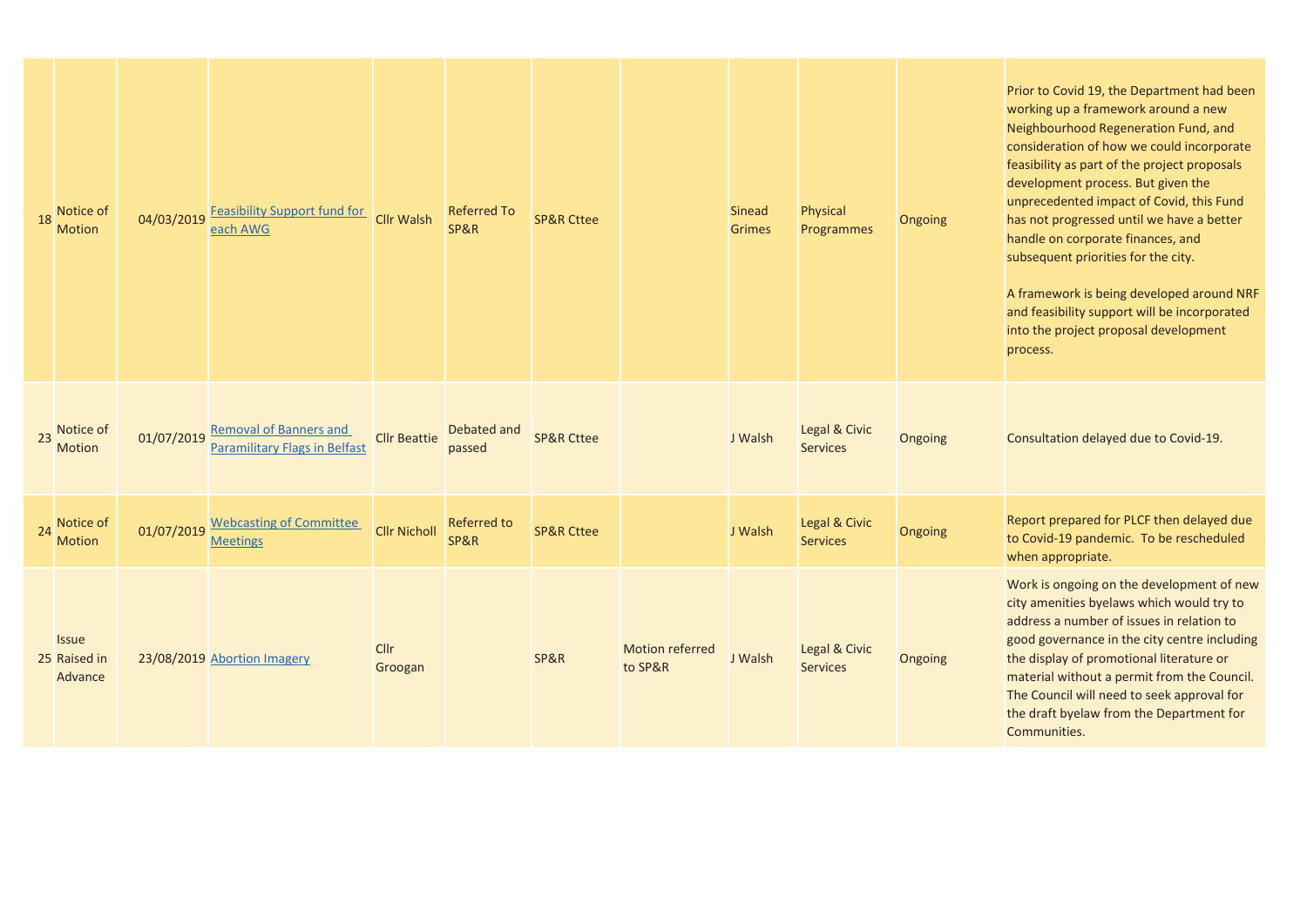| Notice of<br>34<br><b>Motion</b> | 04/11/2019 Unregulated Car Washes | <b>Cllr Newton</b>  | <b>Referred to</b><br>SP&R | <b>SP&amp;R Cttee</b> | J Walsh           | Legal & Civic<br><b>Services</b> | Ongoing | <b>BCC have no respons</b><br>licensing hand car wa<br><b>Responsibility for He</b><br>car washes lies with<br>The NI Environment<br>responsibility for enf<br>of the Water (Northe<br>It is an offence under<br>discharge or deposit,<br>otherwise, any poiso<br>polluting matter so t<br>or underground strat<br><b>Officers in Legal Serv</b><br><b>NIEA requesting any</b><br>number of unregulat<br>The NIEA have advise<br>guidance they would<br>vehicle washes are c<br>sewer where possibl<br>a facility would be av<br>Should a consent be<br>suitable treatment sy<br>required. The NIEA o<br>Vehicle wash sites in<br>which hold a consent<br><b>Further enquiries wil</b><br>with NIEA, HSENI and<br>relevant data can be<br>elsewhere. |
|----------------------------------|-----------------------------------|---------------------|----------------------------|-----------------------|-------------------|----------------------------------|---------|------------------------------------------------------------------------------------------------------------------------------------------------------------------------------------------------------------------------------------------------------------------------------------------------------------------------------------------------------------------------------------------------------------------------------------------------------------------------------------------------------------------------------------------------------------------------------------------------------------------------------------------------------------------------------------------------------------------------------------------------------|
| Notice of<br>35<br>Motion        | 02/12/2019 Pridestrian Animation  | <b>Cllr Garrett</b> | Referred to<br>SP&R        | <b>SP&amp;R Cttee</b> | <b>John Greer</b> | Place &<br>Economy               | Ongoing | To be taken forward<br><b>Strategy Implementa</b><br>delayed due to COVI<br>currently exploring to<br>permanent animatio                                                                                                                                                                                                                                                                                                                                                                                                                                                                                                                                                                                                                             |

sibility for regulating or rashes and valet services. ealth and Safety at such car washes lies with the HSENI.

**Agency has** forcing the requirements ern Ireland) Order 1999. It is an offence under the Water Order to digist, whether knowingly or onous, noxious or that it enters a waterway tum.

vices have written to the available data on the ted car washes in Belfast. The NIEA have advised that in line with d recommend that vehicle washes are connected to the mains le. They anticipate such vailable in Belfast. the only solution, a vstem would be currently don't have any n Belfast, on their books t to discharge.

Il be made into this issue d PSNI to see if the relevant data can be sourced from

I through Cultural ation Plan.This has been D19. Officers are temporary and on options.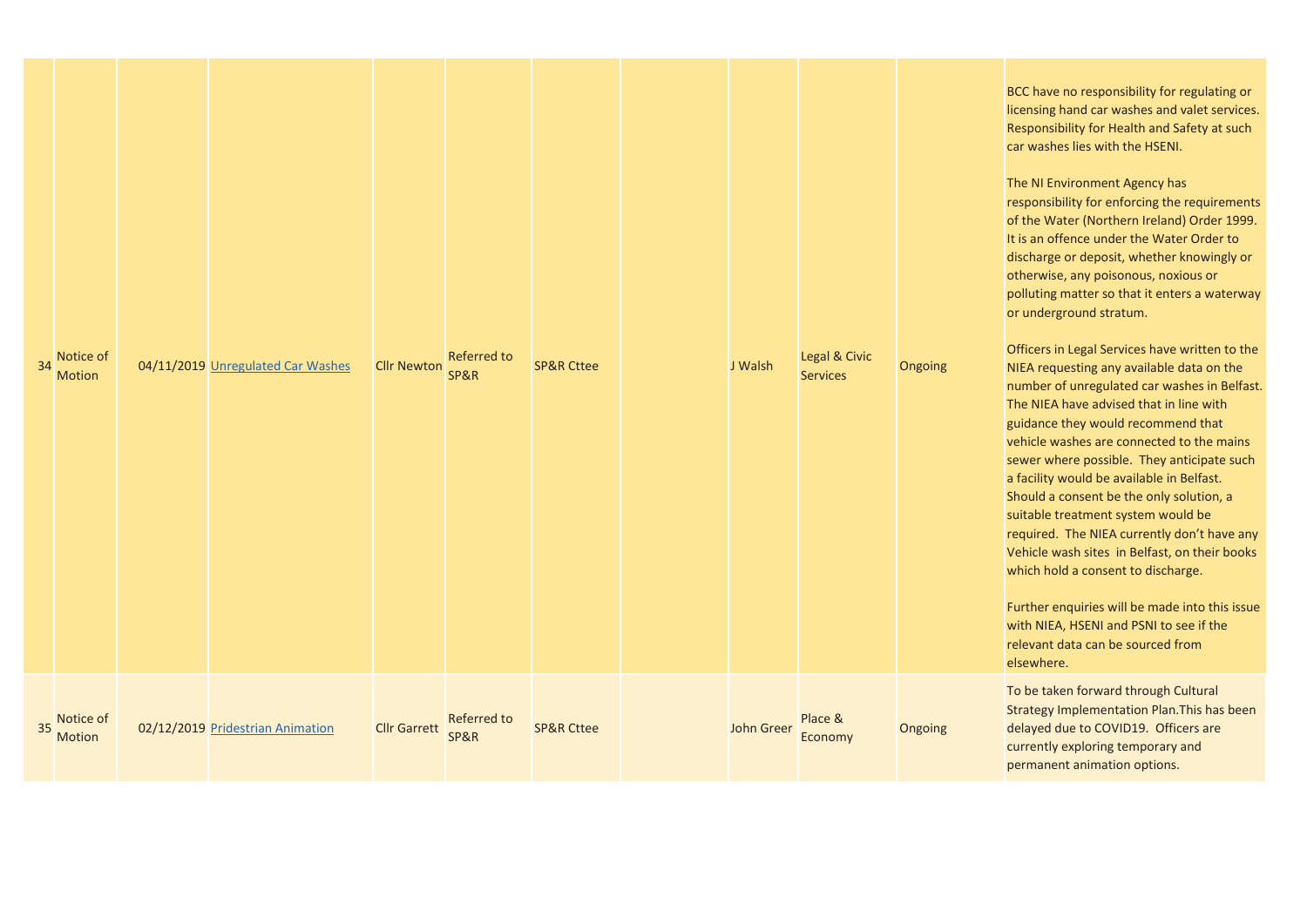| 49 | Notice of<br><b>Motion</b> | 03/02/2020             | Market Gardens and Urban Cllr de<br><b>Farming</b>            | Faoite                                  | Straight to<br>Committee | SP&R<br>Committee |                                                                              | <b>R</b> Black | City &<br>Neighbourhood Ongoing<br><b>Services</b> |                                | Further report to be submitted on other<br>future options for the site taking into<br>consideration the proposals in the motion<br>discussed earlier in the meeting on Market<br>Gardens and Urban Farming.      |
|----|----------------------------|------------------------|---------------------------------------------------------------|-----------------------------------------|--------------------------|-------------------|------------------------------------------------------------------------------|----------------|----------------------------------------------------|--------------------------------|------------------------------------------------------------------------------------------------------------------------------------------------------------------------------------------------------------------|
| 50 | Notice of<br><b>Motion</b> | 03/02/2020 Belfast Zoo |                                                               | <b>Cllr Maskey</b>                      | Straight to<br>Committee | SP&R<br>Committee |                                                                              | R Black        | City &<br>Neighbourhood Ongoing<br><b>Services</b> |                                | To be considered as part of the wider<br>strategic regeneration of Belfast Zoo, Belfast<br>Castle, Cavehill and the North Foreshore.                                                                             |
| 51 | Notice of<br><b>Motion</b> |                        | 03/02/2020 Growth Deal                                        | <b>Cllr Beattie</b>                     | Straight to<br>Committee | SP&R<br>Committee |                                                                              | R Cregan       | Finance &<br><b>Resources</b>                      | Ongoing                        | To be progressed as resources become<br>available.                                                                                                                                                               |
| 52 | Notice of<br><b>Motion</b> |                        | 03/02/2020 Menopause Aware                                    | <b>Cllr</b><br><b>Michelle</b><br>Kelly | Debated at<br>Council    | SP&R              | Passed                                                                       | J Tully        | City &<br>Organisational<br><b>Strategy</b>        | Ongoing                        | Management side position is being finalised,<br>consultation will commence with TU side<br>and policy agreed at JNCC in October. Policy<br>can go to November Council meeting and<br>launched online thereafter. |
| 53 | Notice of<br><b>Motion</b> | 03/02/2020             | <b>Support for People with a</b><br><b>Gambling Addiction</b> | Cllr Kyle                               | Debated at<br>Council    | SP&R              | Passed - letters<br>sent to Ofcom<br>and Dept for<br><b>Health</b>           | J Walsh        | Legal & Civic<br><b>Services</b>                   | Recommendation<br><b>Close</b> | Letter sent. No responses received                                                                                                                                                                               |
| 55 | Notice of<br><b>Motion</b> |                        | 03/02/2020 Drug Task Force                                    | Cllr<br><b>McCusker</b>                 | Debated at<br>Council    | SP&R              | Letters to be sent<br>to Ministers for<br>Health, Justice<br>and Communities | J Walsh        | Legal & Civic<br><b>Services</b>                   | Ongoing                        | To be progressed as resources become<br>available.                                                                                                                                                               |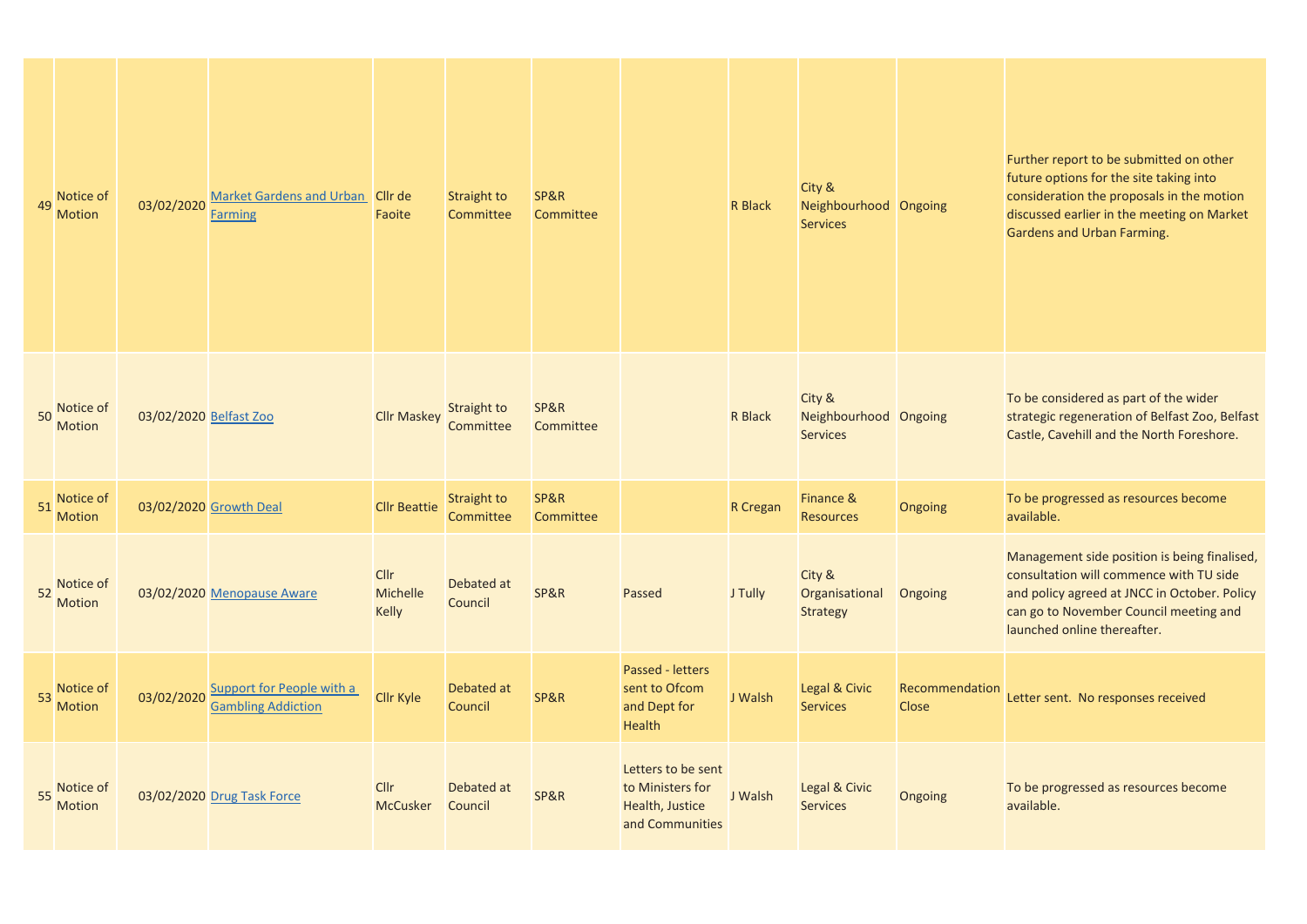|    | 56 Notice of<br>Motion                  |            | 03/02/2020 Public Sector Pay                                                                                                              | <b>Cllr Matt</b><br><b>Collins</b> | Debated at<br>Council           | SP&R                  | Letter to be sent<br>to Minister for<br><b>Finance</b>                                                                     | J Walsh         | Legal & Civic<br><b>Services</b>                   | Ongoing | To be progressed as resources become<br>available.                                                                                                    |
|----|-----------------------------------------|------------|-------------------------------------------------------------------------------------------------------------------------------------------|------------------------------------|---------------------------------|-----------------------|----------------------------------------------------------------------------------------------------------------------------|-----------------|----------------------------------------------------|---------|-------------------------------------------------------------------------------------------------------------------------------------------------------|
| 67 | Notice of<br><b>Motion</b>              |            | <b>Review of Hate Crime</b><br><b>Legislation in Northern</b><br>02/03/2020 Ireland - Inclusion of<br>Misogyny as a standalone<br>offence | Cllr<br>Groogan                    | Debated at<br>Council           | <b>SP&amp;R Cttee</b> | Council will invite J Walsh<br>representatives<br>of the Raise Your<br>Voice project to<br>deliver training<br>for Members |                 | Legal & Civic<br><b>Services</b>                   | Ongoing | To be progressed as resources become<br>available.                                                                                                    |
|    | issue<br>73 Raised in<br>Advance        | 19/06/2020 | <b>Race Equality Champion for</b><br><b>Belfast City Council</b>                                                                          | <b>Cllr Nicholl</b>                |                                 | SP&R                  |                                                                                                                            | J Tully         | City &<br>Organisational<br><b>Strategy</b>        | Ongoing | Work on going with EDU and Good Relations<br>on the Race Action Plan.                                                                                 |
|    | issue<br>74 Raised in<br>Advance        | 19/06/2020 | Disabled People and Older Cllr<br>People                                                                                                  | <b>McMullan</b>                    |                                 | SP&R                  |                                                                                                                            | <b>R</b> Black  | City &<br>Neighbourhood Ongoing<br><b>Services</b> |         | Points raised to be considered within the<br>context of the Council's Recovery<br>Programme                                                           |
| 78 | Notice of<br>Motion                     |            | 01/07/2020 Suicide Awareness Training                                                                                                     | Cllr<br>Michelle<br><b>Kelly</b>   | <b>Straight to</b><br>Committee | SP&R<br>Committee     |                                                                                                                            | J Tully         | City &<br>Organisational<br><b>Strategy</b>        | Ongoing | Article prepared for Interlink and members<br>portal with link to the training. Going Live<br>week commencing 13 September.                           |
| 80 | Notice of<br><b>Motion</b>              | 02/07/2020 | Opening our Streets for<br>Everyone                                                                                                       | <b>Cllr</b><br><b>McKeown</b>      | Straight to<br>Committee        | SP&R<br>Committee     |                                                                                                                            | A Reid          | Place &<br>Economy                                 | Ongoing | To be progressed as resources become<br>available.                                                                                                    |
|    | <i>issue</i><br>82 Raised in<br>Advance |            | 31/07/2020 Roselawn Cemetery                                                                                                              | <b>Cllr</b><br>McLaughlin          |                                 | SP&R                  | Report to come<br>back to<br>Cemeteries and<br>Crematorium<br><b>Working Group</b>                                         | <b>S</b> Toland | City &<br>Neighbourhood Ongoing<br><b>Services</b> |         | <b>Request for additional Equality Assessment</b><br>to be reviewed - update to be provided to<br><b>Cemeteries and Crematorium Working</b><br>Group. |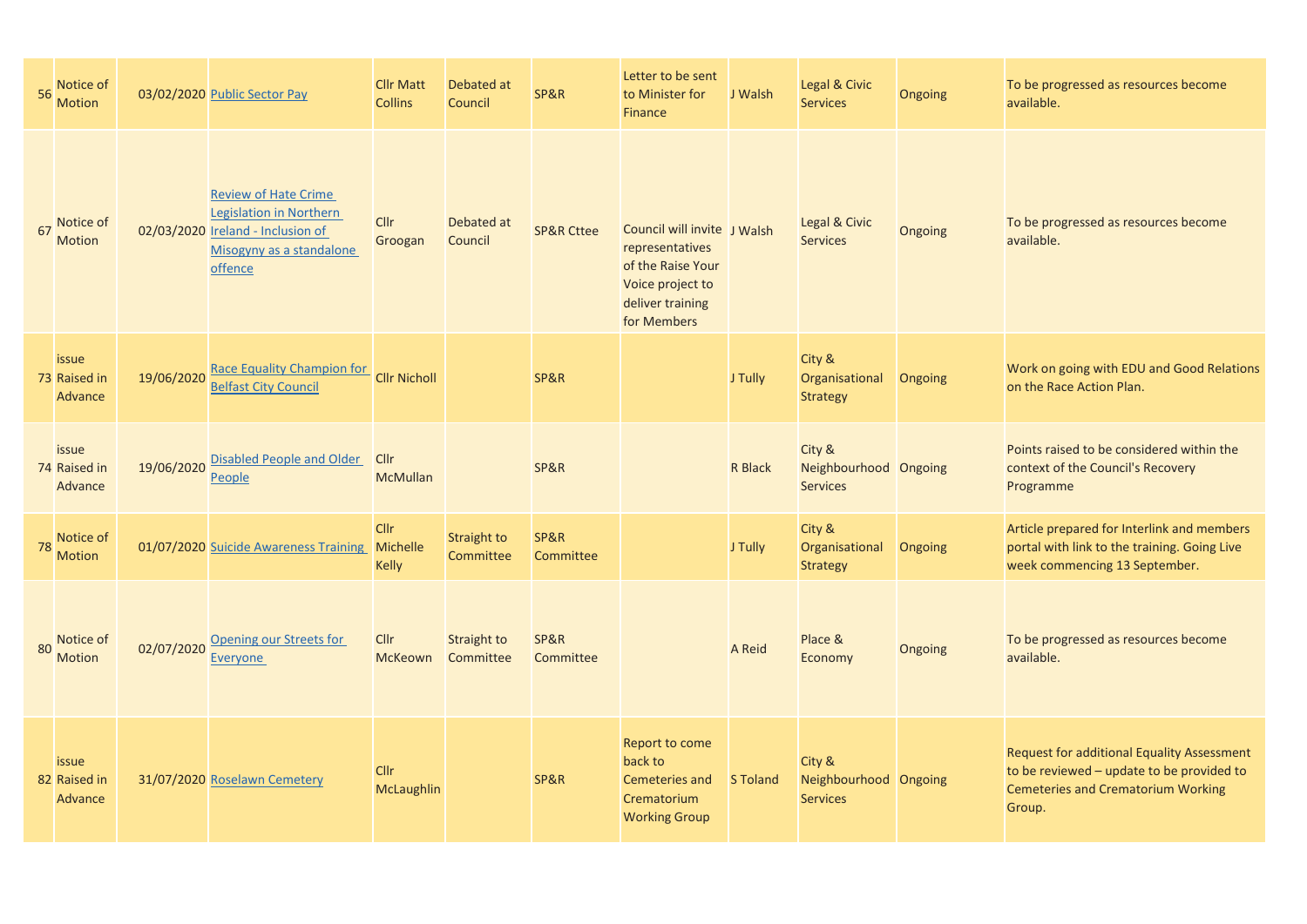|    | issue<br>83 Raised in<br>Advance        |            | 31/07/2020 Frederick Douglass Statue                                                 | <b>Cllr Beattie</b>                      |                                 | SP&R              | letter to be sent<br>to Department<br>for Communities                                                                                                                                                      | J Walsh | Legal & Civic<br><b>Services</b> | Ongoing | Will be progressed under new Member<br>Steering Group on City Hall / City Hall<br><b>Grounds</b>                                                                                                                                                                                                                                                                                                                                                           |
|----|-----------------------------------------|------------|--------------------------------------------------------------------------------------|------------------------------------------|---------------------------------|-------------------|------------------------------------------------------------------------------------------------------------------------------------------------------------------------------------------------------------|---------|----------------------------------|---------|------------------------------------------------------------------------------------------------------------------------------------------------------------------------------------------------------------------------------------------------------------------------------------------------------------------------------------------------------------------------------------------------------------------------------------------------------------|
|    | <i>issue</i><br>93 Raised in<br>Advance |            | <b>Video and Web Streaming</b><br>21/08/2020 of Council Committee<br><b>Meetings</b> | <b>Cllr</b><br>McReynold<br>$\mathsf{s}$ |                                 | SP&R              | <b>The Committee</b><br>also noted that<br>an update report<br>would be<br>submitted to a<br>future Committee J Walsh<br>with respect to<br>the continuation<br>of live streaming<br>after the<br>pandemic |         | Legal & Civic<br><b>Services</b> | Ongoing | To be progressed as resources become<br>available.                                                                                                                                                                                                                                                                                                                                                                                                         |
|    | 97 Notice of<br><b>Motion</b>           |            | 01/09/2020 National Armed Forces Day                                                 | Cllr<br>Pankhurst                        | <b>Straight to</b><br>Committee | SP&R<br>Committee |                                                                                                                                                                                                            | A Reid  | Place &<br>Economy               | Ongoing | To be progressed as resources become<br>available.                                                                                                                                                                                                                                                                                                                                                                                                         |
| 98 | Notice of<br><b>Motion</b>              | 01/09/2020 | <b>Procurement Policy - Living</b><br><b>Wage</b>                                    | <b>Cllr Murphy</b>                       | <b>Straight to</b><br>Committee | SP&R<br>Committee | Referred to SP&R J Walsh                                                                                                                                                                                   |         | Legal & Civic<br><b>Services</b> | Ongoing | The Council's Procurement Policy is being<br>updated as part of the overall review of<br>Social Value Procurement - including<br>consideration of the real living wage.                                                                                                                                                                                                                                                                                    |
| 99 | Notice of<br><b>Motion</b>              | 01/09/2020 | <b>Summer Youth Employment Cllr</b><br>Programme                                     | McLaughlin Committee                     | <b>Straight to</b>              | SP&R<br>Committee |                                                                                                                                                                                                            | A Reid  | Place &<br>Economy               | Ongoing | Officers are engaging with the Boston model<br>of summer internships with a view to design<br>a model, resources dependent, for roll-out in<br>summer 2022 (when it is expected that<br>COVID19 labour market disruption will no<br>longer operate as risk factor). This new<br>model will blend with the Youth Support<br>Programme which identifies those most at<br>risk of disengaging from the education<br>system and lower attainment expectations. |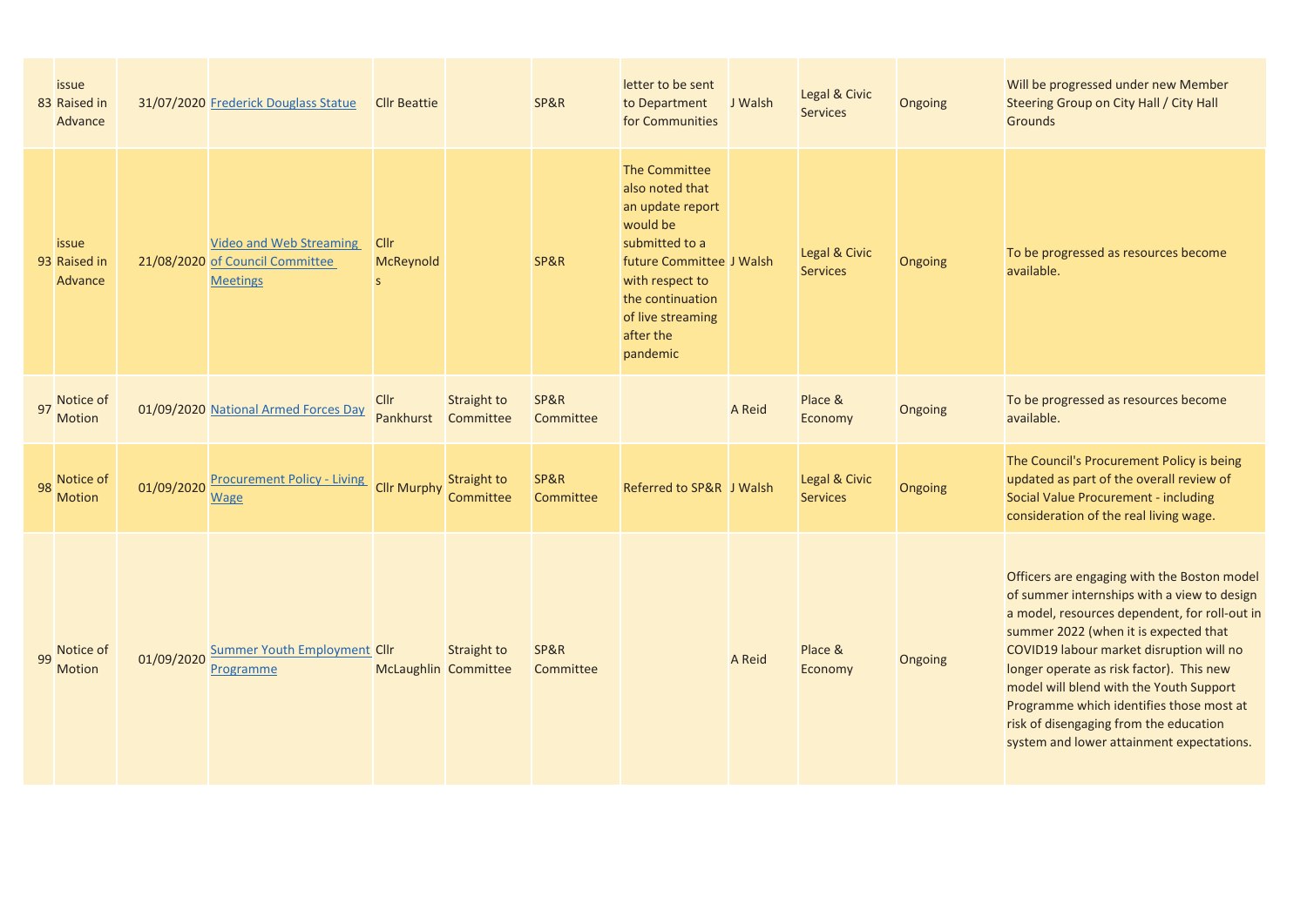| 100 | Notice of<br><b>Motion</b> |            | 01/09/2020 Needle Exchange Facility                                                | <b>Cllr Smyth</b>               | Straight to<br>Committee | SP&R<br>Committee     | R Black        | City &<br>Neighbourhood<br><b>Services</b> | <b>Close</b>                   | PHA presented to P&C Committee in June<br>2021 - this and related issues will be picked<br>Recommendation up in routine briefings on public health issues<br>to Committee on a six monthly basis. It is<br>recommended that this Motion is now<br>closed.                                                                                                                                                                                                                                                                                                                                                                         |
|-----|----------------------------|------------|------------------------------------------------------------------------------------|---------------------------------|--------------------------|-----------------------|----------------|--------------------------------------------|--------------------------------|-----------------------------------------------------------------------------------------------------------------------------------------------------------------------------------------------------------------------------------------------------------------------------------------------------------------------------------------------------------------------------------------------------------------------------------------------------------------------------------------------------------------------------------------------------------------------------------------------------------------------------------|
| 101 | Notice of<br><b>Motion</b> |            | <b>Addressing Hate and</b><br>01/09/2020 Intolerance across all our<br>communities | Cllr O'Hara                     | Straight to<br>Committee | SP&R<br>Committee     | <b>R</b> Black | City &<br>Neighbourhood<br><b>Services</b> | Recommendation<br><b>Close</b> | Correspondence sent to TEO in Nov 20<br>regarding flexibility in funding and<br>consideration of extension to the hate crime<br>categories. Response reported to SCP/SP&R<br>in March $21 - 575$ is a matter reserved for<br>Westminster and groups included in the hate<br>crime categories can apply for GR funding if<br>meeting T:BUC priorities.<br>A no of projects are being considered<br>through SCP and PCSP regarding Hate Crime,<br>however, a number of projects have been<br>funded through the Community Recovery<br>Fund to reduce isolation among groups<br>which are included in the hate crime<br>legislation. |
| 102 | Notice of<br><b>Motion</b> | 01/09/2020 | <b>Universal Basic Income for</b><br>Northern Ireland                              | <b>Cllr</b><br><b>McReynold</b> | Debated at<br>Council    | <b>SP&amp;R Cttee</b> | A Reid         | Place &<br>Economy                         | Ongoing                        | Suggest link to Citizens Basic Income NOM<br>(69) - Citizens Basic Income.<br>To be progressed as resources become<br>available.                                                                                                                                                                                                                                                                                                                                                                                                                                                                                                  |
| 103 | Notice of<br>Motion        | 01/09/2020 | <b>Review of Housing Fitness</b><br><b>Standards</b>                               | Cllr<br>Canavan                 | Debated at<br>Council    | SP&R                  | A Reid         | Place &<br>Economy                         | Close                          | Recommendation Response from Minister for Communities<br>noted by S P and R 23/10/20                                                                                                                                                                                                                                                                                                                                                                                                                                                                                                                                              |
| 104 | Notice of<br><b>Motion</b> |            | Free car parking for health<br>01/09/2020 workers, patients and<br><b>visitors</b> | <b>Cllr</b><br>Ferguson         | Debated at<br>Council    | SP&R                  | <b>A</b> Reid  | Place &<br>Economy                         | Recommendation<br><b>Close</b> | Responses from Minister of Health and<br>Minister for Infrastructure noted by SP and R<br>23/10/20                                                                                                                                                                                                                                                                                                                                                                                                                                                                                                                                |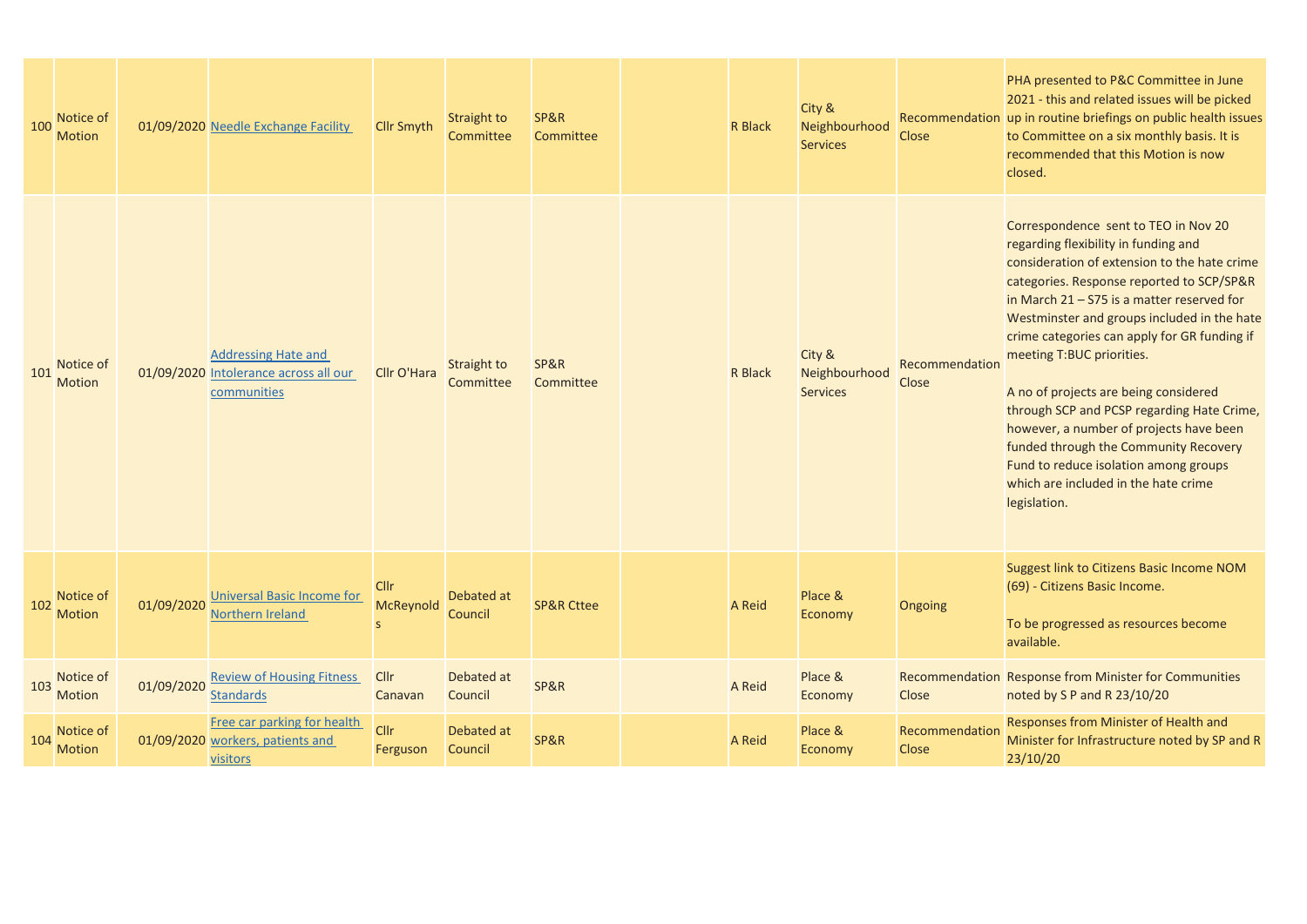| 105 | Notice of<br>Motion               |            | 01/09/2020 Climate Change Act                                                                          | <b>Cllr Flynn</b>                 | Debated at<br>Council                     | SP&R            |                                                                                                                                                                                                                             | J Tully | City &<br>Organisational<br><b>Strategy</b> | Recommendation<br>Close | Response from DAERA Minister noted by<br>SP&R Committee 20/11/20.<br>Climate legislation now in development and<br>BCC will input when appropriate. |
|-----|-----------------------------------|------------|--------------------------------------------------------------------------------------------------------|-----------------------------------|-------------------------------------------|-----------------|-----------------------------------------------------------------------------------------------------------------------------------------------------------------------------------------------------------------------------|---------|---------------------------------------------|-------------------------|-----------------------------------------------------------------------------------------------------------------------------------------------------|
|     | issue<br>108 Raised in<br>Advance |            | <b>Application to Ulster History</b> Cllr<br>18/09/2020 Circle for a blue plaque -<br>Olaudah Equiano  | <b>McMullan</b>                   |                                           | <b>SP&amp;R</b> | report to come<br>back to SP&R<br>Committee                                                                                                                                                                                 | J Walsh | Legal & Civic<br><b>Services</b>            | Ongoing                 | To be progressed as resources become<br>available.                                                                                                  |
| 111 | Notice of<br><b>Motion</b>        |            | Moratorium on Licences for<br>01/10/2020 Fracking and Exploration of Cllr Baker<br><b>Fossil Fuels</b> |                                   | Debated at<br>Council                     | SP&R            |                                                                                                                                                                                                                             | J Tully | City &<br>Organisational<br><b>Strategy</b> | Recommendation<br>Close | Responses from Minister for the Economy<br>and Minister for Infrastructure noted by<br>SP&R Committee 20/11/20.                                     |
| 112 | Notice of<br><b>Motion</b>        | 01/10/2020 | <b>Funding for the Arts and</b><br><b>Creative Industries</b>                                          | <b>Cllr</b><br>Mulholland Council | Debated at                                | <b>SP&amp;R</b> | Letter to be sent<br>to Minister for<br><b>Communities</b>                                                                                                                                                                  | J Walsh | Legal & Civic<br><b>Services</b>            | <b>Close</b>            | Recommendation Response from Minister for Communities<br>noted by SP and R 20/11/20                                                                 |
| 113 | Notice of<br><b>Motion</b>        |            | 01/10/2020 Job Retention Scheme                                                                        | <b>Cllr</b><br><b>Heading</b>     | Debated at<br>Council                     | <b>SP&amp;R</b> | Letter to be sent<br>to Minister for<br>Economy                                                                                                                                                                             | J Walsh | Legal & Civic<br><b>Services</b>            | <b>Close</b>            | Recommendation Job Retention Scheme was extended beyond<br>October 31st.                                                                            |
| 114 | Notice of<br><b>Motion</b>        | 01/10/2020 | Pay Increase for Health<br><b>Workers</b>                                                              | <b>Collins</b>                    | <b>Cllr Michael Debated at</b><br>Council | <b>SP&amp;R</b> | The Council will<br>invite local<br>representatives<br>of health and<br>social care trade<br>unions to speak<br>about their pay,<br>staffing demands<br>and the<br>challenges they<br>face working in<br>the health service | J Walsh | Legal & Civic<br><b>Services</b>            | Ongoing                 | To be progressed as resources become<br>available.                                                                                                  |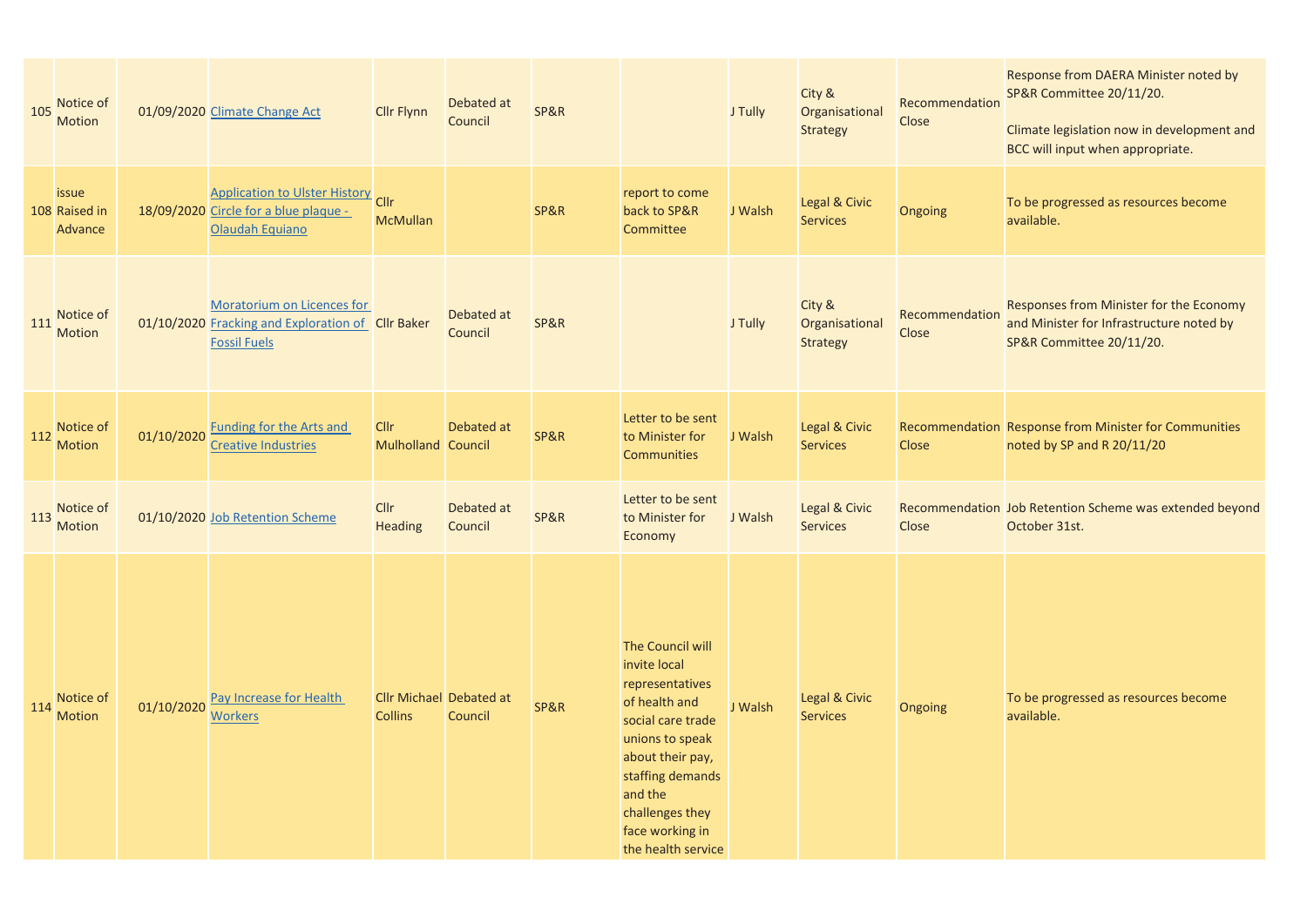| 115 | Notice of<br><b>Motion</b> |            | 01/10/2020 Racism Free Zone                                                                          | Cllr<br>Canavan                                  | Debated at<br>Council    | SP&R              |                                                                                        | R Black        | City &<br>Neighbourhood Ongoing<br><b>Services</b> |                         | Referred to Shared City Patnership by SP and<br>R - 23/10/20                                                                              |
|-----|----------------------------|------------|------------------------------------------------------------------------------------------------------|--------------------------------------------------|--------------------------|-------------------|----------------------------------------------------------------------------------------|----------------|----------------------------------------------------|-------------------------|-------------------------------------------------------------------------------------------------------------------------------------------|
| 128 | Notice of<br><b>Motion</b> |            | <b>Implementation of Care</b><br>02/11/2020 Partner arrangements in<br><b>Nursing and Care Homes</b> | <b>Cllr</b><br><b>McAteer</b>                    | Debated at<br>Council    | SP&R              | <b>Minister</b><br>Response<br>reported to SP&R<br>on 22/01/21                         | J Walsh        | Legal & Civic<br><b>Services</b>                   | <b>Close</b>            | Recommendation Response from Minister of Health noted by<br>SP and R 22/1/21                                                              |
| 129 | Notice of<br><b>Motion</b> | 02/11/2020 | <b>Access to Maternity Wards Cllr Tracy</b><br>for Birthing Partners                                 | <b>Kelly</b>                                     | Debated at<br>Council    | SP&R              | Minister<br>Response<br>reported to SP&R<br>on 18/12/2020                              | J Walsh        | Legal & Civic<br><b>Services</b>                   | Close                   | Recommendation Response from Minister of Health noted by<br>SP and R 18/12/20                                                             |
| 130 | Notice of<br><b>Motion</b> |            | 02/11/2020 Closure of Ulster Bank                                                                    | <b>Cllr</b><br><b>Heading</b>                    | Debated at<br>Council    | SP&R              | Letters sent.<br><b>Awaiting</b><br>response from                                      | J Walsh        | Legal & Civic<br><b>Services</b>                   | Ongoing                 | Responses from MP's logged Nov 20. Some<br>responses still outstanding - 06/09/21                                                         |
| 131 | Notice of<br><b>Motion</b> | 02/11/2020 | Sealing of the Records of<br><b>Mother and Baby Homes</b>                                            | <b>Cllr Michael Debated at</b><br><b>Collins</b> | Council                  | SP&R              | Letters sent.<br>Awaiting<br>response from<br><b>Irish Gov. Exec</b><br>response       | J Walsh        | Legal & Civic<br><b>Services</b>                   | Ongoing                 | Response from Irish Gov still outstanding -<br>06/09/21                                                                                   |
| 132 | Notice of<br><b>Motion</b> |            | 02/11/2020 Clean Air Strategy                                                                        | Cllr O'Hara                                      | Debated at<br>Council    | SP&R              | Minster response<br>reported to SP&R J Walsh<br>on 18/12/2020                          |                | Legal & Civic<br><b>Services</b>                   | <b>Close</b>            | Recommendation Response from DAERA Minister noted by SP<br>and R 18/12/20                                                                 |
| 134 | Notice of<br>Motion        |            | <b>Invitation to President-elect</b><br>01/12/2020 Biden and Vice President-<br>elect Harris         | Cllr<br><b>McKeown</b>                           | Debated at<br>Council    | SP&R              | Letters to be sent<br>to President<br><b>Biden and Vice</b><br><b>President Harris</b> | J Walsh        | Legal & Civic<br><b>Services</b>                   | Recommendation<br>Close | Letters issued                                                                                                                            |
| 138 | Notice of<br><b>Motion</b> |            | 07/12/2020 World Environment Day                                                                     | <b>Cllr Garrett</b>                              | Straight to<br>Committee | SP&R<br>Committee | Report to come<br>back to SP&R<br>Committee                                            | <b>R</b> Black | City &<br>Neighbourhood Ongoing<br><b>Services</b> |                         | To be progressed through the Climate Crisis<br><b>Working Group</b>                                                                       |
| 139 | Notice of<br><b>Motion</b> | 07/12/2020 | Establishment of an<br><b>External Independent</b><br><b>Review of Educational</b><br>Provision      | <b>Cllr</b><br>McReynold<br>$\mathsf{s}$         | Debated at<br>Council    | SP&R              |                                                                                        | J Tully        | City &<br>Organisational<br>Strategy               | Ongoing                 | To be taken forward as the refresh of the<br>Belfast Agenda commences. Membership to<br>CPP to be reviewed as part of refresh<br>process. |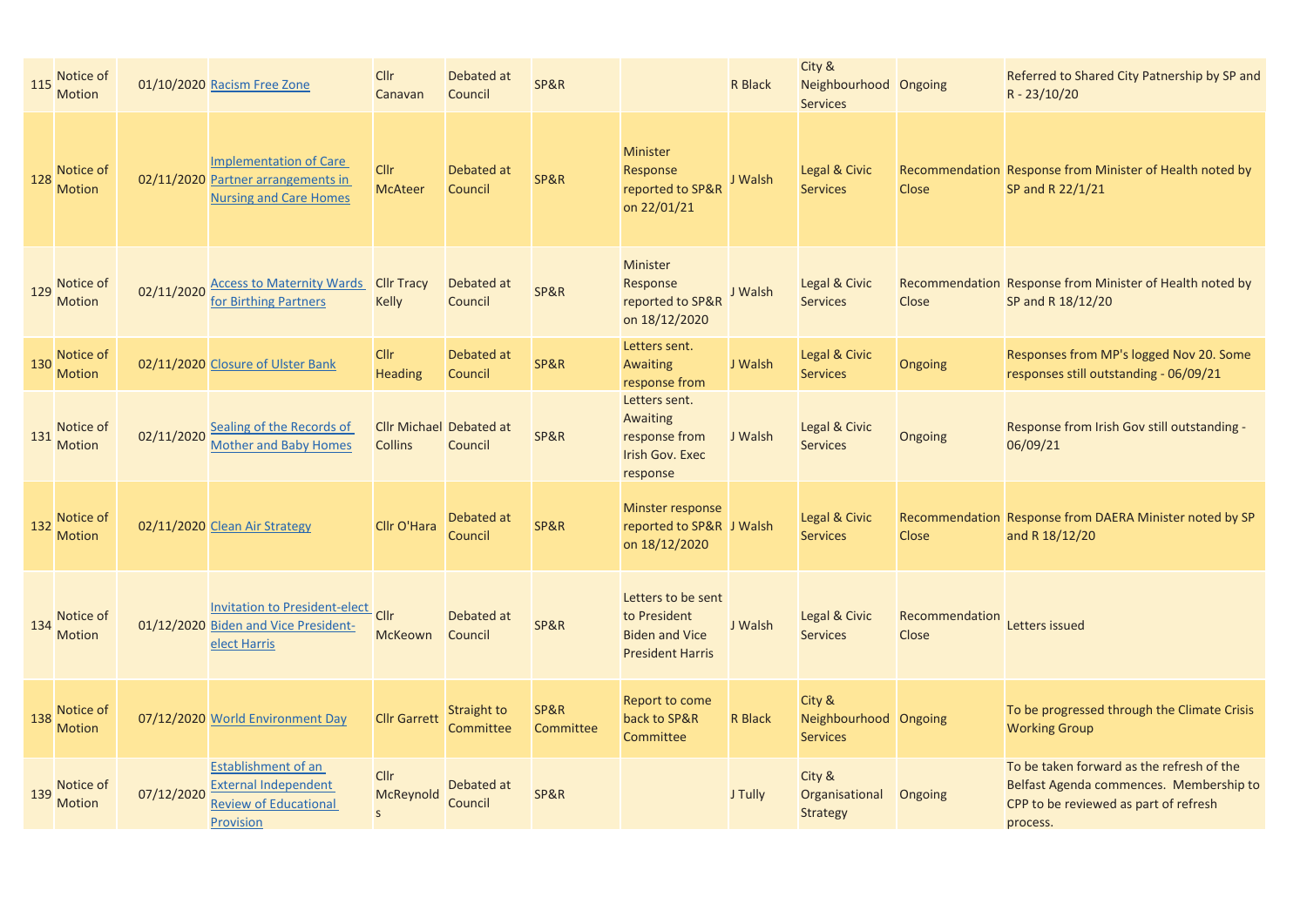| 142 | Notice of<br><b>Motion</b>        |            | 07/12/2020 Disability Strategy                                            | Cllr<br><b>McMullan</b>            | Debated at<br>Council        | SP&R |                                                                 | J Walsh | Legal & Civic<br><b>Services</b>            | <b>Close</b>                   | Recommendation No specific actions for Council to take<br>forward.                                                                                                                          |
|-----|-----------------------------------|------------|---------------------------------------------------------------------------|------------------------------------|------------------------------|------|-----------------------------------------------------------------|---------|---------------------------------------------|--------------------------------|---------------------------------------------------------------------------------------------------------------------------------------------------------------------------------------------|
|     | issue<br>144 Raised in<br>Advance | 18/12/2020 | <b>Procurement - Employment</b><br><b>Academy Franework</b>               | <b>Cllr Beattie</b>                |                              | SP&R |                                                                 | A Reid  | Place &<br>Economy                          | Recommendation<br><b>Close</b> | Report noted by SP&R Committee in January<br>2021. A 6 month review of impacts has been<br>programmed in and will be reported to<br>Committee to enable any adjustments to<br>future plans. |
| 147 | Notice of<br><b>Motion</b>        |            | <b>Health and Social Care</b><br>07/01/2021 Workers: Thank You<br>Payment | <b>Cllr Brooks</b>                 | Debated at<br>Council        | SP&R | reported to SP&R<br>on 19/02/21                                 | J Walsh | Legal & Civic<br><b>Services</b>            | Close                          | Recommendation Response from Minister of Health to be<br>presented to S P and R 19/3/21                                                                                                     |
| 148 | Notice of<br><b>Motion</b>        |            | 07/01/2021 Uplift on Universal Credit                                     | <b>Cllr</b><br><b>Heading</b>      | Debated at<br>Council        | SP&R | reported to SP&R<br>on 19/02/21                                 | J Walsh | Legal & Civic<br><b>Services</b>            | Ongoing                        | Response from HM Treasury noted by SP and<br>R 19/2/21 - Further letter issued 10/3/21                                                                                                      |
| 149 | Notice of<br><b>Motion</b>        | 07/01/2021 | <b>Black Lives Matters</b><br><b>Demonstrations</b>                       | <b>Cllr Matt</b><br><b>Collins</b> | Debated at<br><b>Council</b> | SP&R | reported to SP&R<br>on 19/02/21                                 | J Walsh | Legal & Civic<br><b>Services</b>            | Ongoing                        | Referred back to S P and R by Council on<br>1/3/21 - letters also to be issued                                                                                                              |
| 156 | Notice of<br><b>Motion</b>        |            | 01/02/2021 Child Poverty Task Force                                       | Cllr<br><b>McCusker</b>            | Debated at<br>Council        | SP&R | Response<br>received - Sent to J Walsh<br><b>SPR</b> team for   |         | Legal & Civic<br><b>Services</b>            | Ongoing                        | Response from Minister for Communities to<br>be presented to S P and R 19/3/21                                                                                                              |
| 157 | Notice of<br><b>Motion</b>        |            | 01/02/2021 Student Support                                                | Cllr de<br>Faoite                  | Debated at<br>Council        | SP&R | Response<br>received - Sent to<br><b>SPR team for</b><br>issue. | J Walsh | Legal & Civic<br><b>Services</b>            | Ongoing                        | Letters sent 21/12/20<br>Response<br>received from Economy Ministre- Sent to<br>SPR team for issue 11/02. No response from<br>Economy Minister - 06/09/21                                   |
| 158 | Notice of<br><b>Motion</b>        | 01/02/2021 | <b>Takeover of Private</b><br><b>Healthcare</b>                           | Cllr<br>Ferguson                   | Debated at<br>Council        | SP&R |                                                                 | J Walsh | Legal & Civic<br><b>Services</b>            | Recommendation<br>Close        | Response Noted by S P and R 19/3/21                                                                                                                                                         |
| 162 | Notice of<br><b>Motion</b>        |            | 01/03/2021 Real Living Wage<br><b>Foundation Accrediation</b>             | Cllr<br>McLaughlin Committee       | Straight to                  | SP&R |                                                                 | J Tully | City &<br>Organisational<br><b>Strategy</b> | Ongoing                        | Work ongoing as part of the implementation<br>of the inclusive growth strategy.                                                                                                             |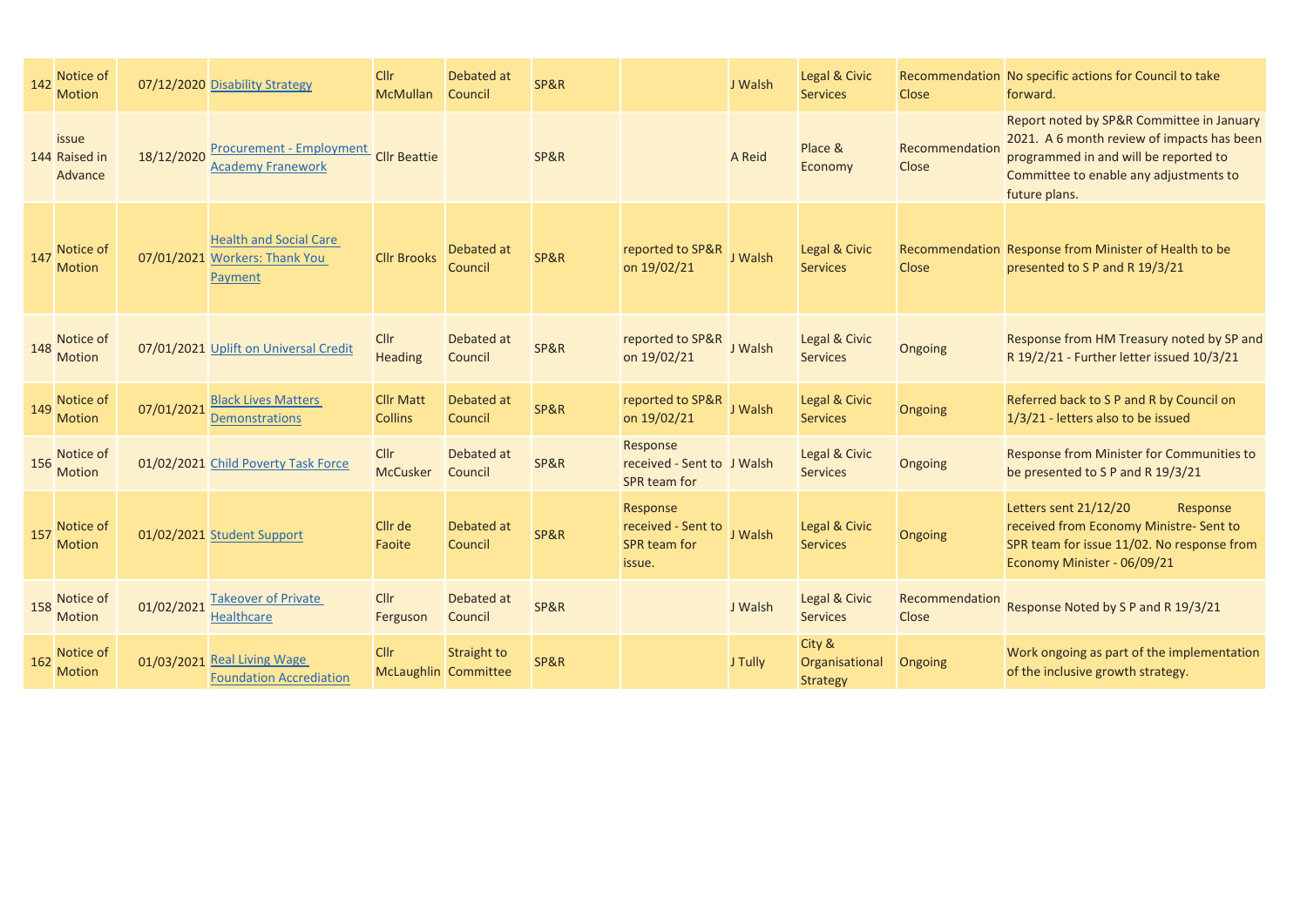| 163 | Notice of<br><b>Motion</b> | 01/03/2021 | <b>Application Fees in the</b><br>private rented sector                                                  | <b>Cllr Flynn</b>                    | Debated at<br>Council  | SP&R | Council agrees to<br>write to the<br><b>Minister for</b><br><b>Communities and</b><br>the Minister of<br>Finance, outlining<br>concerns above<br>and pledging<br>council's support<br>for the regulation<br>of the private<br>rented sector. | J Walsh | Legal & Civic<br><b>Services</b>            | Ongoing                 | To be progressed as resources become<br>available.                                                                       |
|-----|----------------------------|------------|----------------------------------------------------------------------------------------------------------|--------------------------------------|------------------------|------|----------------------------------------------------------------------------------------------------------------------------------------------------------------------------------------------------------------------------------------------|---------|---------------------------------------------|-------------------------|--------------------------------------------------------------------------------------------------------------------------|
| 165 | Notice of<br><b>Motion</b> |            | <b>Presentation to Shared</b><br>01/04/2021 Island Unit/All-Party<br><b>Working Group</b>                | <b>Councillor</b><br><b>Gormley</b>  | Debated at<br>Council  | SP&R |                                                                                                                                                                                                                                              | J Walsh | Legal & Civic<br><b>Services</b>            | Ongoing                 | Letter sent 22/4/21                                                                                                      |
| 166 | Notice of<br>Motion        | 01/04/2021 | <b>Proposed Bank of Ireland</b><br><b>Closures</b>                                                       | Councillor<br><b>McAteer</b>         | Debated at<br>Council  | SP&R |                                                                                                                                                                                                                                              | J Walsh | Legal & Civic<br><b>Services</b>            | Recommendation<br>Close | Letter sent 22/4/21                                                                                                      |
| 167 | Notice of<br><b>Motion</b> |            | <b>Violence Against Women</b><br>01/04/2021 and Girls Strategy - Raise<br><b>Your Voice Training</b>     | <b>Mulholland Council</b>            | Councillor  Debated at | SP&R |                                                                                                                                                                                                                                              | J Walsh | Legal & Civic<br><b>Services</b>            | Ongoing                 | To be progressed as resources become<br>available.                                                                       |
| 168 | Notice of<br><b>Motion</b> | 01/04/2021 | Legislation to Tackle the<br><b>Third Party Sale of Pups</b>                                             | Councillor<br>Newton                 | Debated at<br>Council  | SP&R |                                                                                                                                                                                                                                              | J Walsh | Legal & Civic<br><b>Services</b>            | Ongoing                 | Letters sent 22/4/21                                                                                                     |
| 170 | Notice of<br><b>Motion</b> | 01/04/2021 | <b>Support for Sign Languages</b><br><b>Act and Addition of Sign</b><br>Languages to School<br>Curricula | Councillor<br><b>McMullan</b>        | Debated at<br>Council  | SP&R |                                                                                                                                                                                                                                              | J Walsh | Legal & Civic<br><b>Services</b>            | Recommendation<br>Close | Letters sent 22/4/21                                                                                                     |
| 171 | Notice of<br><b>Motion</b> | 01/04/2021 | 10 Per Cent Pay Increase for<br><b>Council Workers</b>                                                   | Councillor<br>Matt<br><b>Collins</b> | Debated at<br>Council  | SP&R |                                                                                                                                                                                                                                              | J Tully | City &<br>Organisational<br><b>Strategy</b> | Ongoing                 | Letter sent 22/4/21. Response received and<br>reported to SP&R Committee on 21/5/21.<br>To be discussed at October JNCC. |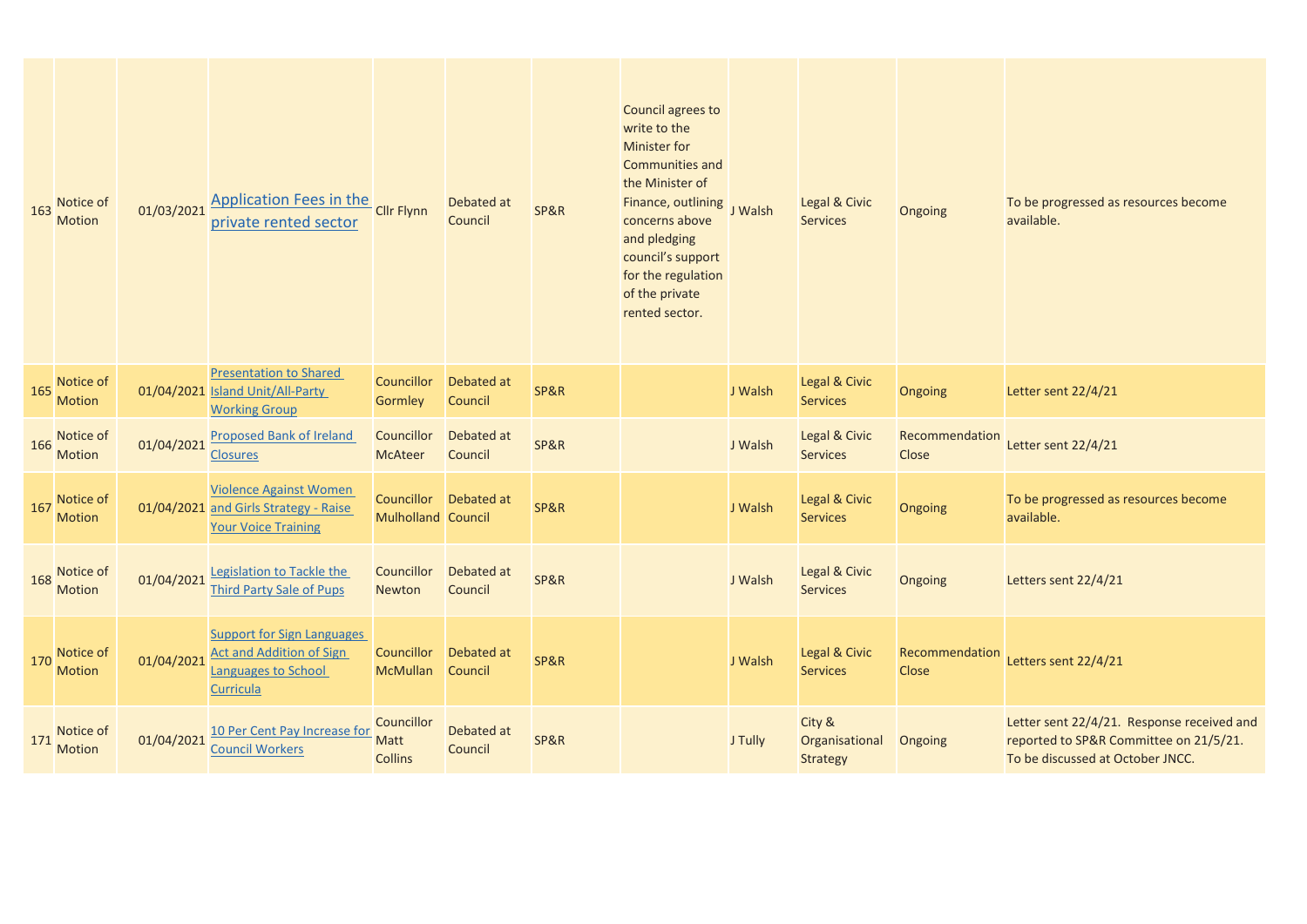| 172 | Notice of<br><b>Motion</b> | 01/04/2021 | <b>Funding for Citywide Tr</b>                                                       | <b>Councillor</b><br>Ferguson | Debated at<br>Council           | SP&R              |                                                                             | R Cregan | Finance &<br><b>Resources</b>    | Ongoing                 | Referred to S P and R Committee Meeting of<br>23/4/21 and meeting requested with DfC<br>Minister                                                                                              |
|-----|----------------------------|------------|--------------------------------------------------------------------------------------|-------------------------------|---------------------------------|-------------------|-----------------------------------------------------------------------------|----------|----------------------------------|-------------------------|-----------------------------------------------------------------------------------------------------------------------------------------------------------------------------------------------|
| 173 | Notice of<br><b>Motion</b> | 04/05/2021 | Equality for LGBTQI+<br>Community                                                    | <b>Cllr Maskey</b>            | Debated at<br>Council           | SP&R              |                                                                             | J Walsh  | Legal & Civic<br><b>Services</b> | Recommendation<br>Close | Letter sent 17/05/21. Reported to SPR June<br>21. - Response noted by Committee.                                                                                                              |
| 174 | Notice of<br>Motion        | 04/05/2021 | Immediate need to tackle<br>the waitinglists for<br>Diagnosing Autism in<br>Children | <b>Cllr</b><br><b>McAteer</b> | Debated at<br>Council           | SP&R              |                                                                             | J Walsh  | Legal & Civic<br><b>Services</b> | Close                   | Amended and Letter sent 17/05/21.<br>Recommendation Reported to SPR June 21 - Response noted<br>by Committee.                                                                                 |
| 175 | Notice of<br><b>Motion</b> | 04/05/2021 | <b>Charges for use of ATMs</b>                                                       | <b>Cllr</b><br>Heading        | Debated at<br>Council           | SP&R              |                                                                             | J Walsh  | Legal & Civic<br><b>Services</b> | Close                   | Recommendation Letter sent 17/05/21. Reported to SPR Aug<br>21 - Response noted by Committee.                                                                                                 |
| 176 | Notice of<br><b>Motion</b> |            | 04/05/2021 Mater Hospital Services                                                   | <b>Cllr</b><br>Ferguson       | Debated at<br>Council           | SP&R              |                                                                             | J Walsh  | Legal & Civic<br><b>Services</b> | Ongoing                 | Amended and Letter sent 1//05/21.<br>Response received from Dr. Jack (28/05/21<br>Sent to SPR DSO). Outstanding response<br>from R Swann - 06/09/21                                           |
| 177 | Notice of<br><b>Motion</b> |            | 04/05/2021 Motion - Ban Conversion<br>Therapy                                        | <b>Clir Flynn</b>             | Debated at<br>Council           | SP&R              |                                                                             | J Walsh  | Legal & Civic<br><b>Services</b> | Recommendation<br>Close | Letter sent 17/05/21. Reported to SPR June<br>21. - Response noted by Committee.                                                                                                              |
| 178 | Notice of<br><b>Motion</b> | 04/05/2021 | Motion - Pay Rise for Public Cllr Michael Debated at<br><b>Sector Workers</b>        | <b>Collins</b>                | Council                         | SP&R              |                                                                             | J Walsh  | Legal & Civic<br><b>Services</b> | Ongoing                 | Amended and Letter sent 19/05/21. No<br>response received as at 06/09/21                                                                                                                      |
| 179 | Notice of<br>Motion        |            | 04/05/2021 Statue of Mary Ann<br><b>McCracken</b>                                    | <b>Cllr Long</b>              | Straight to<br>Committee        | SP&R              | further in the<br>report later in the<br>meeting on<br>installations in the | J Walsh  | Legal & Civic<br><b>Services</b> | Ongoing                 | Committee approved the installation of a statue,<br>the final form of which would be submitted to the<br>Committee in due course for approval, as part of<br>the Capital Programme (12/05/21) |
| 181 | Notice of<br><b>Motion</b> | 04/05/2021 | War Years<br>Remembered                                                              | Cllr<br>Pankhurst             | <b>Straight to</b><br>Committee | SP&R              |                                                                             | A Reid   | Place &<br>Economy               | Ongoing                 | Needs assessment being progressed.                                                                                                                                                            |
| 183 | notice of<br><b>Motion</b> | 01/06/2021 | <b>Private Members Bill to Groogan</b>                                               | Cllr                          | Debated at<br>Council           | SP&R<br>Committee |                                                                             | J Walsh  | Legal & Civic<br><b>Services</b> | Close                   | Recommendation No specific actions required from Council in<br>Notice of Motion.                                                                                                              |
| 184 | Notice of<br><b>Motion</b> | 01/06/2021 | The Employment Rights                                                                | <b>Cllr Lyons</b>             | Debated at<br>Council           | SP&R<br>Committee |                                                                             | J Walsh  | Legal & Civic<br><b>Services</b> | Close                   | Recommendation No specific actions required from Council in<br>Notice of Motion.                                                                                                              |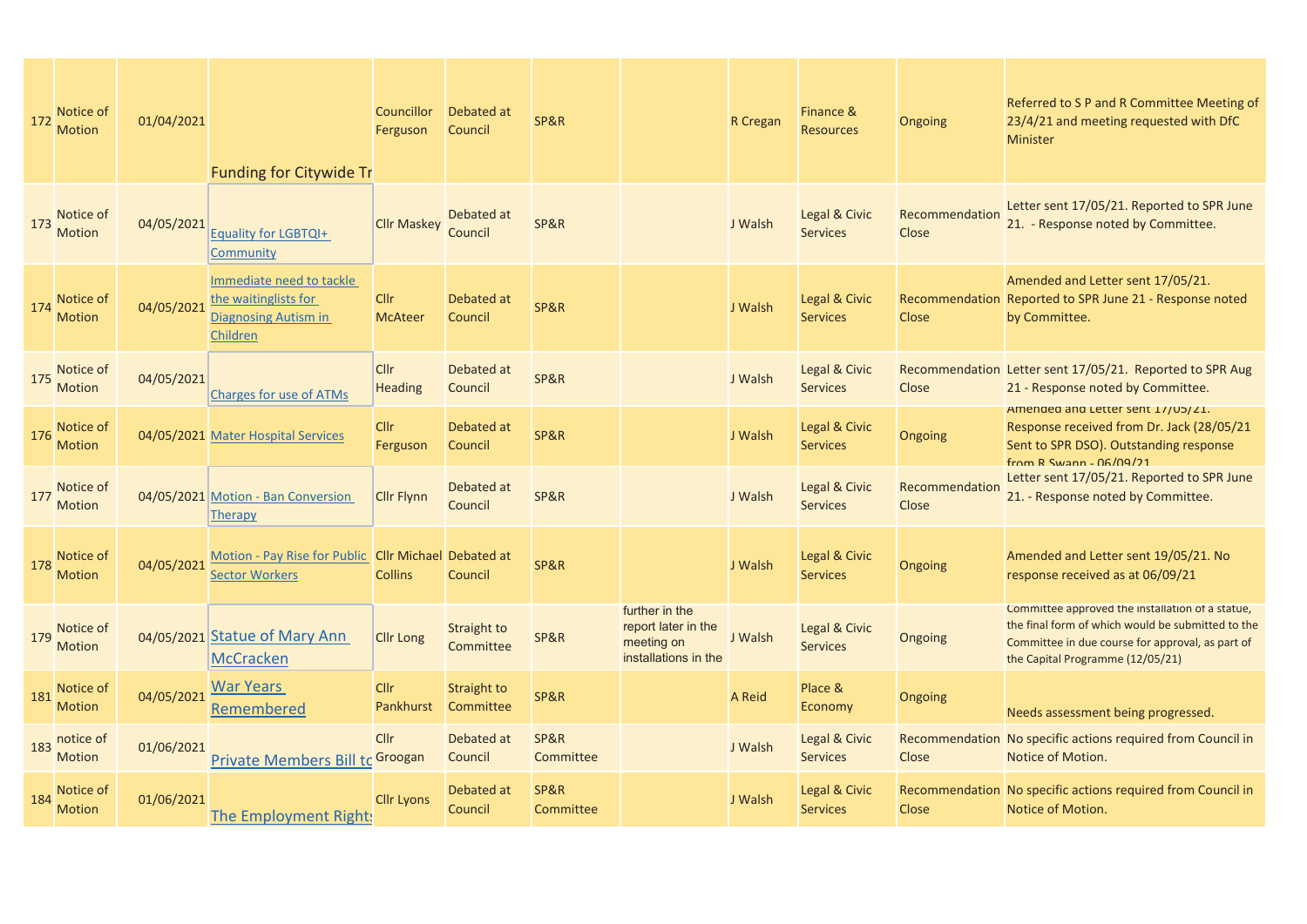| 185 | Notice of<br><b>Motion</b> | 01/06/2021 | Request to the Irish Go                                                                  | <b>Cllr</b><br>Ferguson                 | Debated at<br>Council    | <b>SP&amp;R</b><br>Committee | Write to UK and<br><b>Irish Govts</b> | J Walsh         | Legal & Civic<br><b>Services</b>                   | Recommendation<br>Close | Letters sent 2/7/21                                                                              |
|-----|----------------------------|------------|------------------------------------------------------------------------------------------|-----------------------------------------|--------------------------|------------------------------|---------------------------------------|-----------------|----------------------------------------------------|-------------------------|--------------------------------------------------------------------------------------------------|
| 186 | Notice of<br><b>Motion</b> | 01/06/2021 | <b>Ballymurphy Massacre</b>                                                              | <b>Cllr Corr</b>                        | Debated at<br>Council    | SP&R                         |                                       | J Walsh         | Legal & Civic<br><b>Services</b>                   | <b>Close</b>            | Recommendation No specific actions required from Council in<br>Notice of Motion.                 |
| 187 | Notice of<br><b>Motion</b> | 01/06/2021 | <b>Local Government Pens</b>                                                             | <b>Cllr Murphy</b>                      | Debated at<br>Council    | <b>SP&amp;R</b>              | Write to NILGOSC J Walsh              |                 | Legal & Civic<br><b>Services</b>                   | Ongoing                 | Letter sent 2/7/21. Meeting with NILGOSC<br>requested by S P and R 20/8/21                       |
| 188 | Notice of<br><b>Motion</b> | 01/06/2021 | <b>End Child Poverty</b>                                                                 | <b>Cllr</b><br><b>Heading</b>           | Debated at<br>Council    | SP&R                         |                                       | J Walsh         | Legal & Civic<br><b>Services</b>                   | <b>Close</b>            | Recommendation No specific actions required from Council in<br>Notice of Motion.                 |
| 189 | Notice of<br><b>Motion</b> | 01/06/2021 | PEACE IV to PEACE PLU                                                                    | <b>Cllr Kyle</b>                        | Debated at<br>Council    | <b>SP&amp;R</b>              | Write to TEO and<br><b>SEUPB</b>      | J Walsh         | Legal & Civic<br><b>Services</b>                   | Ongoing                 | Letters sent 2/7/21. Response received from<br>SEUPB 20/7/21 - TEO yet to respond                |
| 191 | Notice of<br><b>Motion</b> |            | <b>Transfer of</b><br>01/07/2021 Regeneration Powers<br>to Local Authorities             | <b>Cllr</b><br>McReynold<br>$\mathsf S$ | Debated at<br>Council    | SP&R                         | Letters sent                          | J Walsh         | Legal & Civic<br><b>Services</b>                   | <b>Close</b>            | Recommendation Letters sent 22/7/2021. Joint Response from<br>DfC presented to S P and R 20/8/21 |
| 192 | Notice of<br><b>Motion</b> | 01/07/2021 | Paid Leave for<br><b>Miscarriage</b>                                                     | <b>Cllr M Kelly</b>                     | Straight to<br>Committee | <b>SP&amp;R</b>              |                                       | J Tully         | City &<br>Organisational<br><b>Strategy</b>        | Ongoing                 | To be progressed as resources become<br>available.                                               |
| 193 | Notice of<br><b>Motion</b> |            | <b>Her Majesty The</b><br>01/07/2021 Queen's Platinum<br><b>Jubilee</b>                  | <b>Cllr Bunting</b>                     | Straight to<br>Committee | SP&R                         |                                       | <b>R</b> Black  | City &<br>Neighbourhood Ongoing<br><b>Services</b> |                         | To be progressed as resources become<br>available.                                               |
| 194 | Notice of<br><b>Motion</b> | 01/07/2021 | <b>Marking the</b><br>Centenary of the<br><b>Ulster Memorial</b><br><b>Tower</b>         | Ald<br>Kingston                         | Straight to<br>Committee | SP&R                         |                                       | J Walsh         | Legal & Civic<br><b>Services</b>                   | Ongoing                 | To be progressed as resources become<br>available.                                               |
| 195 | Notice of<br><b>Motion</b> | 01/07/2021 | Chat Bench and<br><b>Tackling Loneliness</b>                                             | <b>Cllr Howard</b>                      | Straight to<br>Committee | SP&R                         |                                       | <b>S</b> Grimes | Physical<br>Programmes                             | Ongoing                 | To be progressed as resources become<br>available.                                               |
| 196 | Notice of<br>Motion        |            | <b>A Changing Places</b><br>01/09/2021 Toilets Policy for<br><b>Belfast City Council</b> | <b>Cllr</b><br><b>McMullan</b>          | Straight to<br>Committee | <b>SP&amp;R</b>              |                                       |                 |                                                    |                         | To be implemented pending discussion at<br>September SP&R Committee.                             |
| 197 | Notice of<br><b>Motion</b> |            | 01/09/2021 The Rights of Nature                                                          | <b>Cllr Smyth</b>                       | Straight to<br>Committee | SP&R                         |                                       |                 |                                                    |                         | To be implemented pending discussion at<br>September SP&R Committee.                             |
| 198 | Notice of<br><b>Motion</b> |            | 01/09/2021 Bonfire Procedures                                                            | <b>Cllr Beattie</b>                     | Straight to<br>Committee | <b>SP&amp;R</b>              |                                       |                 |                                                    |                         | To be implemented pending discussion at<br>September SP&R Committee.                             |